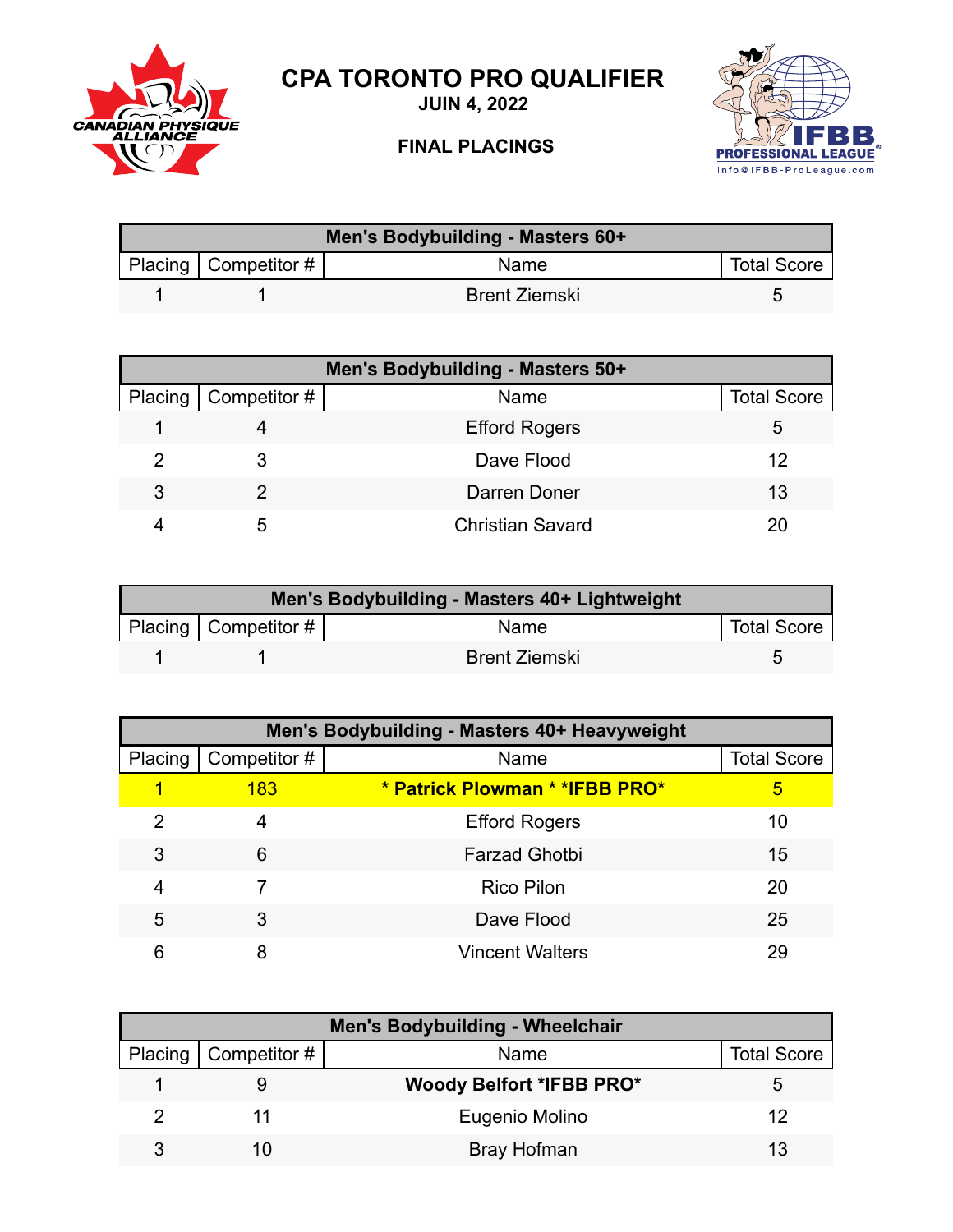| <b>Men's Bodybuilding - Open Lightweight</b> |                          |                   |                    |  |  |
|----------------------------------------------|--------------------------|-------------------|--------------------|--|--|
|                                              | Placing   Competitor $#$ | Name              | <b>Total Score</b> |  |  |
|                                              |                          | <b>Adam Shore</b> |                    |  |  |
|                                              |                          | Ji Schelling      | 10                 |  |  |

| <b>Men's Bodybuilding - Open Middleweight</b> |              |                          |                    |  |
|-----------------------------------------------|--------------|--------------------------|--------------------|--|
| Placing                                       | Competitor # | Name                     | <b>Total Score</b> |  |
|                                               | 14           | <b>Alexandre Fiset</b>   | 6                  |  |
| 2                                             | 19           | <b>Gregory Underwood</b> | 9                  |  |
| 3                                             | 15           | Alexander Forian         | 15                 |  |
| 4                                             | 179          | Alexandre Rousseau       | 20                 |  |
| 5                                             | 18           | <b>Ashwood Turnquest</b> | 25                 |  |
| 6                                             | 16           | <b>Patrick Mcnulty</b>   | 30                 |  |

| Men's Bodybuilding - Open Light Heavyweight |              |                                    |                    |  |
|---------------------------------------------|--------------|------------------------------------|--------------------|--|
| Placing                                     | Competitor # | Name                               | <b>Total Score</b> |  |
|                                             | 20           | Mojtaba Zabibi Abdul Qayouz        | 5                  |  |
| 2                                           | 24           | <b>Brendan Solvason</b>            | 10                 |  |
| 3                                           | 23           | <b>Christopher O'neill-Fortier</b> | 15                 |  |
| 4                                           | 22           | <b>Blade Collins</b>               | 22                 |  |
| 5                                           | 21           | Alex Anderson                      | 23                 |  |

| Men's Bodybuilding - Open Heavyweight |              |                        |                    |  |
|---------------------------------------|--------------|------------------------|--------------------|--|
| Placing                               | Competitor # | Name                   | <b>Total Score</b> |  |
|                                       | 29           | <b>Brandon Medak</b>   | 5                  |  |
| 2                                     | 25           | <b>Chris Buhr</b>      | 11                 |  |
| 3                                     | 28           | Dereck Lamontagne      | 14                 |  |
| 4                                     | 30           | <b>Brandon Mendoza</b> | 20                 |  |
| 5                                     | 27           | Sammy Jasim            | 25                 |  |
| 6                                     | 183          | <b>Patrick Plowman</b> | 30                 |  |
|                                       | 26           | <b>Jonah Doucette</b>  | 35                 |  |
| 8                                     | 31           | <b>Pavel Stroikov</b>  | 40                 |  |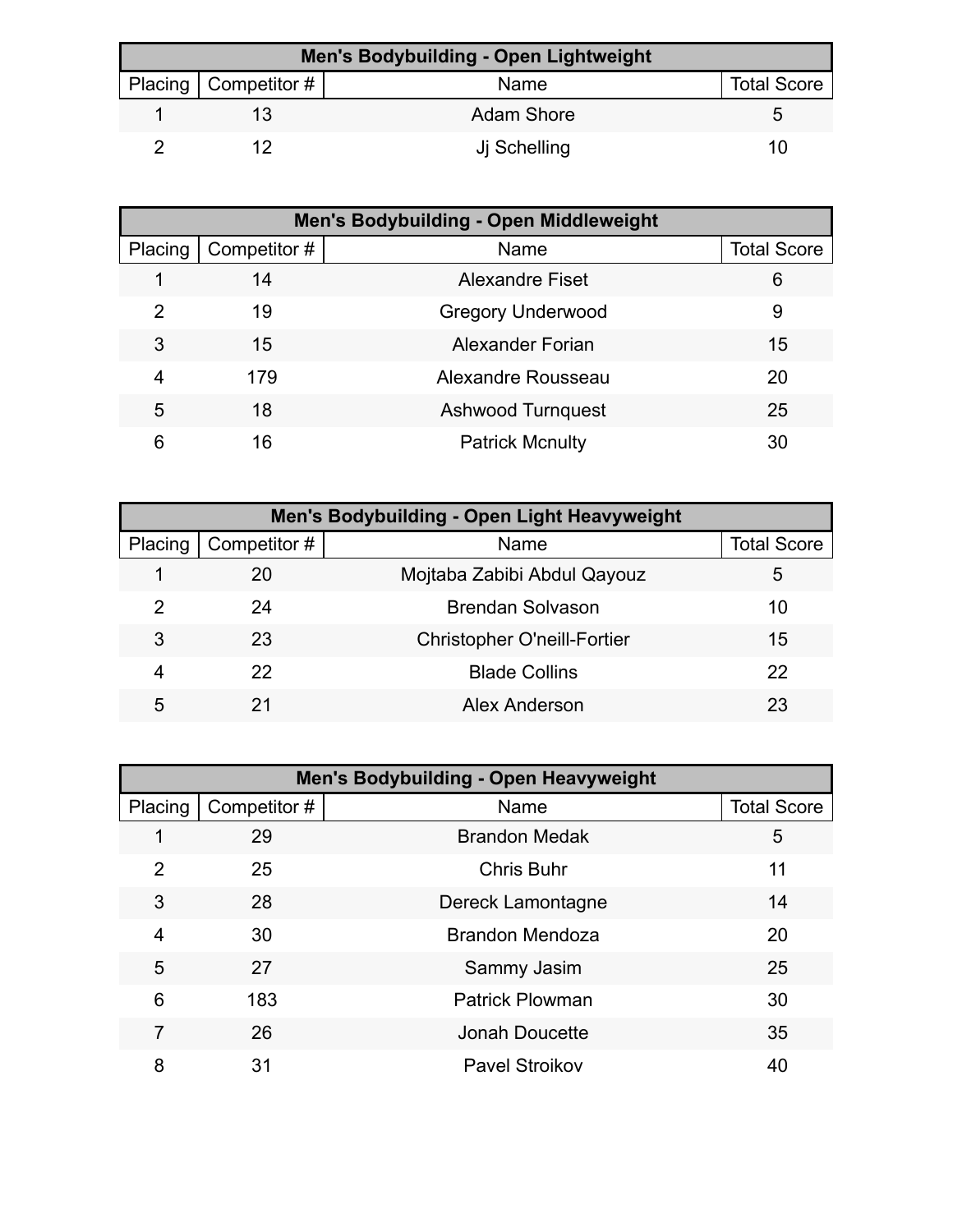| Men's Bodybuilding - Open Super Heavyweight |              |                                 |                    |  |
|---------------------------------------------|--------------|---------------------------------|--------------------|--|
| Placing                                     | Competitor # | Name                            | <b>Total Score</b> |  |
|                                             | 35           | * Gabriel Gariepy * * IFBB PRO* | 5                  |  |
| 2                                           | 32           | Dana Baker                      | 10                 |  |
| 3                                           | 37           | Daniel Murphy                   | 15                 |  |
| 4                                           | 34           | Dominique Ducharme              | 20                 |  |
| 5                                           | 36           | <b>John Paul Mitchell</b>       | 25                 |  |
| 6                                           | 33           | <b>Christian Belvue</b>         | 30                 |  |

| Men's Classic Physique - Masters 50+ |                        |                      |                    |  |
|--------------------------------------|------------------------|----------------------|--------------------|--|
|                                      | Placing   Competitor # | Name                 | <b>Total Score</b> |  |
|                                      |                        | <b>Efford Rogers</b> |                    |  |

| Men's Classic Physique - Masters 40+ A |              |                               |                    |  |
|----------------------------------------|--------------|-------------------------------|--------------------|--|
| Placing                                | Competitor # | Name                          | <b>Total Score</b> |  |
|                                        |              | * Farzad Ghotbi * * IFBB PRO* |                    |  |
|                                        |              | <b>Efford Rogers</b>          | 10                 |  |
| 3                                      | 39           | <b>Hamid Noorouzi</b>         | 14                 |  |
|                                        | 38           | <b>Miguel Coulombe</b>        | 20                 |  |

| Men's Classic Physique - Masters 40+ B |                                |               |                    |
|----------------------------------------|--------------------------------|---------------|--------------------|
|                                        | Placing   Competitor # $\vert$ | Name          | <b>Total Score</b> |
|                                        | 40                             | George Cermak |                    |

|                | Men's Classic Physique - Open Class A |                          |                    |  |
|----------------|---------------------------------------|--------------------------|--------------------|--|
| Placing        | Competitor #                          | Name                     | <b>Total Score</b> |  |
|                | 15                                    | <b>Alexander Forian</b>  | 5                  |  |
| $\overline{2}$ | 14                                    | <b>Alexandre Fiset</b>   | 10                 |  |
| 3              | 42                                    | <b>Chris Pendree</b>     | 17                 |  |
| 4              | 13                                    | <b>Adam Shore</b>        | 18                 |  |
| 5              | 18                                    | <b>Ashwood Turnquest</b> | 25                 |  |
| 6              | 179                                   | Alexandre Rousseau       | 30                 |  |
| 7              | 38                                    | <b>Miguel Coulombe</b>   | 35                 |  |
| 8              | 12                                    | Ji Schelling             | 40                 |  |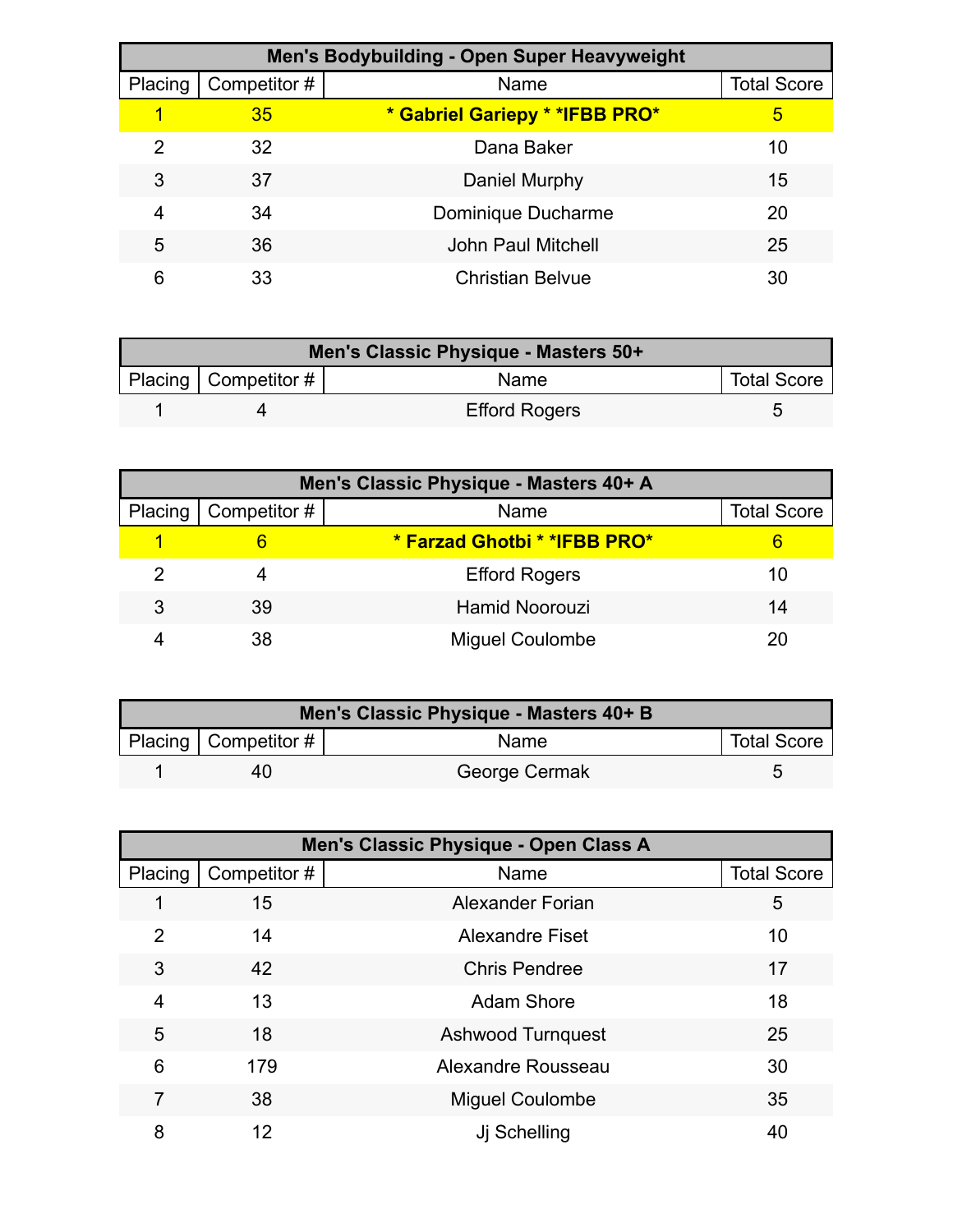| Men's Classic Physique - Open Class B |             |                                |                    |
|---------------------------------------|-------------|--------------------------------|--------------------|
| Placing                               | Competitor# | Name                           | <b>Total Score</b> |
| $\overline{\mathbf{1}}$               | 45          | * Gregory Dawson * * IFBB PRO* | 5                  |
| $\overline{2}$                        | 50          | <b>Kristof Robert</b>          | 10                 |
| 3                                     | 20          | Mojtaba Zabibi Abdul Qayouz    | 16                 |
| 4                                     | 48          | Arman Lalezari                 | 19                 |
| 5                                     | 184         | André Ducharme                 | 26                 |
| 6                                     | 49          | Jacob Lyon                     | 29                 |
| $\overline{7}$                        | 43          | Pouria Ansari                  | 36                 |
| 8                                     | 21          | Alex Anderson                  | 40                 |
| 9                                     | 44          | Kaiwen Chen                    | 45                 |
| 10                                    | 51          | Greg Vanigasooriyar            | 50                 |
| 11                                    | 47          | Micheal Jefferson              | 54                 |
| 12                                    | 46          | Behnam Farhangian              | 60                 |

|         | Men's Classic Physique - Open Class C |                     |                    |  |  |
|---------|---------------------------------------|---------------------|--------------------|--|--|
| Placing | Competitor #                          | Name                | <b>Total Score</b> |  |  |
|         | 185                                   | Yan-Philippe Leduc  | 6                  |  |  |
|         | 52                                    | David Beaulieu      | 9                  |  |  |
| 3       | 54                                    | Michael Hudon       | 15                 |  |  |
|         | 56                                    | <b>Andrew Stack</b> | 20                 |  |  |

| Men's Classic Physique - Open Class D |                |                        |                    |
|---------------------------------------|----------------|------------------------|--------------------|
| Placing                               | │ Competitor # | Name                   | <b>Total Score</b> |
|                                       | 58             | Eric Janicki           | 5                  |
|                                       | 57             | Jesse Goudet           | 11                 |
| 3                                     | 59             | Nickolas Macleod       | 16                 |
|                                       | 60             | <b>Stanislav Mazur</b> | 18                 |

| Men's Physique - Masters 50+ |                              |                        |                    |
|------------------------------|------------------------------|------------------------|--------------------|
|                              | Placing $\vert$ Competitor # | Name                   | <b>Total Score</b> |
|                              | 63                           | <b>Michael Peirone</b> | :5                 |
|                              | 62                           | <b>Anthony Mcgarr</b>  | 10                 |
| 3                            | 61                           | <b>Mark Lussier</b>    | 15                 |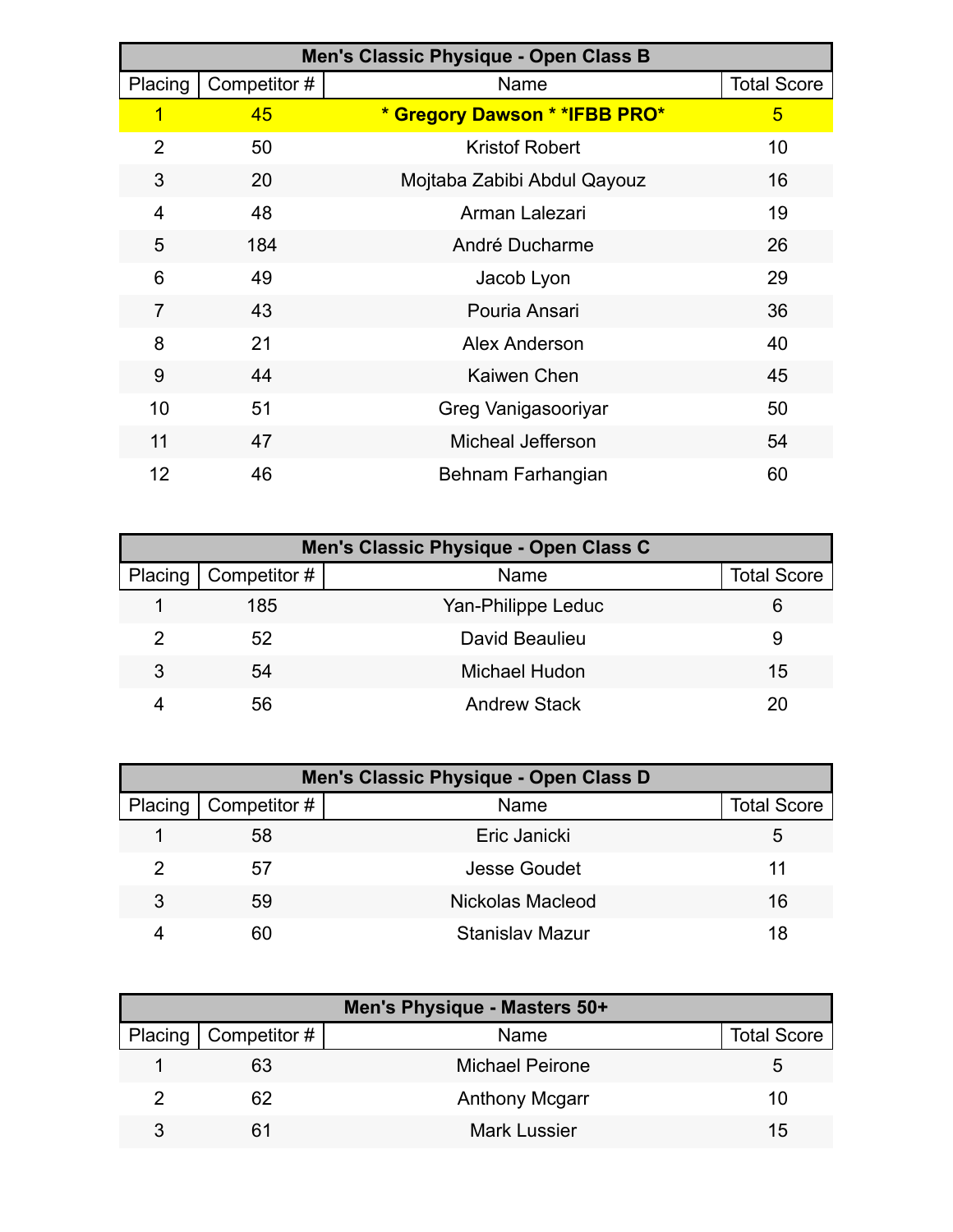| Men's Physique - Masters 40+ A |                              |                      |                    |  |
|--------------------------------|------------------------------|----------------------|--------------------|--|
|                                | Placing $\vert$ Competitor # | Name                 | <b>Total Score</b> |  |
|                                | 65                           | <b>Shawn Robley</b>  |                    |  |
|                                | 64                           | Jacques Maalouli     |                    |  |
|                                |                              | <b>Farzad Ghotbi</b> |                    |  |

| Men's Physique - Masters 40+ B |                          |                     |                    |  |
|--------------------------------|--------------------------|---------------------|--------------------|--|
|                                | Placing   Competitor $#$ | Name                | <b>Total Score</b> |  |
|                                | 67                       | <b>Wayne Porter</b> | b                  |  |
|                                | 66                       | John Pimentel       | 10                 |  |
| N.S                            |                          | Micheal Jefferson   | N <sub>S</sub>     |  |

| Men's Physique - Masters 40+ C |              |                              |                    |
|--------------------------------|--------------|------------------------------|--------------------|
| Placing                        | Competitor # | Name                         | <b>Total Score</b> |
| 1                              | <b>186</b>   | * Brett Rehman * * IFBB PRO* | 5                  |
| 2                              | 71           | Aziz Lichani                 | 11                 |
| 3                              | 73           | Jamie Offrey                 | 14                 |
| 4                              | 72           | Dan Mrdja                    | 20                 |
| 5                              | 75           | <b>Konstantinos Tsakiris</b> | 25                 |
| 6                              | 74           | Arash Tehrani                | 32                 |
| 7                              | 69           | Jeffrey Chmielewski          | 33                 |
| <b>NS</b>                      | 70           | <b>Robert Couch</b>          | <b>NS</b>          |

| Men's Physique - Open Class A |                     |                  |                    |
|-------------------------------|---------------------|------------------|--------------------|
| Placing                       | $\mid$ Competitor # | Name             | <b>Total Score</b> |
|                               | 79                  | Nicholas Romano  | 5.                 |
|                               | 78                  | Sam Kader        | 11                 |
| 3                             | 64                  | Jacques Maalouli | 14                 |
|                               |                     | Jun Bang         |                    |

| Men's Physique - Open Class B |                              |                                 |                    |
|-------------------------------|------------------------------|---------------------------------|--------------------|
|                               | Placing $\vert$ Competitor # | Name                            | <b>Total Score</b> |
|                               |                              | * Austin Belanger * * IFBB PRO* |                    |
|                               | 82                           | <b>Dillon Henshaw</b>           | 12                 |
|                               |                              | Kevin Griffin Handsor           |                    |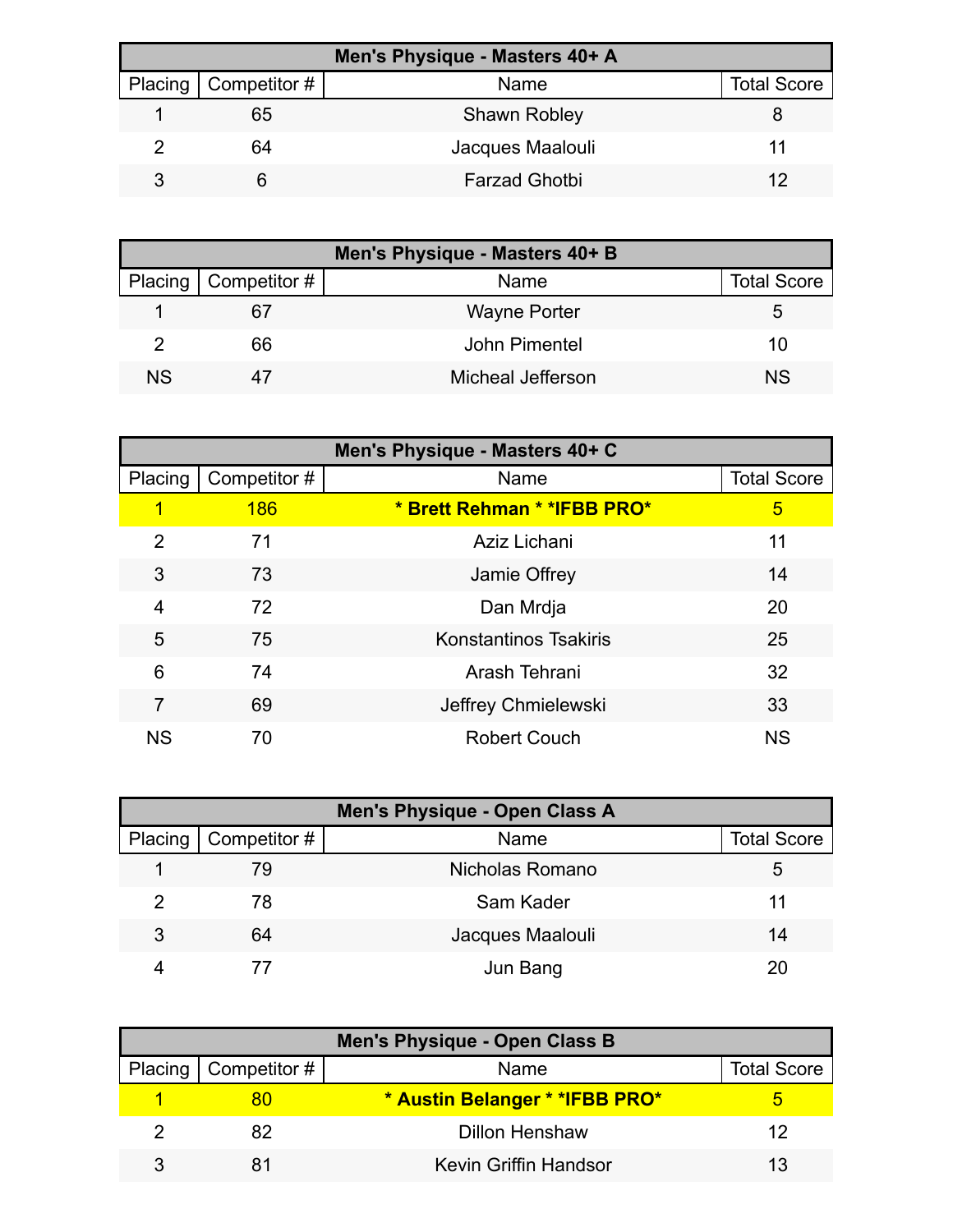| Men's Physique - Open Class C |              |                       |                    |
|-------------------------------|--------------|-----------------------|--------------------|
| Placing                       | Competitor # | Name                  | <b>Total Score</b> |
|                               | 95           | <b>Justin Wong</b>    | 5                  |
|                               | 84           | <b>Michael Murphy</b> | 10                 |
| 3                             | 46           | Behnam Farhangian     | 15                 |
| <b>NS</b>                     | 83           | Nico Albanese         | <b>NS</b>          |

| Men's Physique - Open Class D |              |                                  |                    |
|-------------------------------|--------------|----------------------------------|--------------------|
| Placing                       | Competitor # | Name                             | <b>Total Score</b> |
| 1                             | 89           | Nicolas Dery-Belanger *IFBB PRO* | 6                  |
| $\overline{2}$                | 53           | <b>Alexandre Fortin</b>          | 9                  |
| 3                             | 87           | <b>Ryan Cooney</b>               | 15                 |
| $\overline{4}$                | 98           | Shahryar Sheibani                | 18                 |
| 5                             | 94           | <b>Clint Wilson</b>              | 25                 |
| 6                             | 92           | Gaetano Monteforte               | 30                 |
| $\overline{7}$                | 91           | Lynden Middleton                 | 35                 |
| 8                             | 93           | <b>Jason Scott</b>               | 40                 |
| 9                             | 99           | <b>Harden Zhou</b>               | 45                 |
| 10                            | 56           | <b>Andrew Stack</b>              | 50                 |
| 11                            | 88           | <b>Phil De Grave</b>             | 54                 |
| 12                            | 90           | <b>Tabraiz Gondal</b>            | 61                 |
| 13                            | 85           | <b>Vikas Arora</b>               | 63                 |

| Men's Physique - Open Class E |              |                       |                    |  |
|-------------------------------|--------------|-----------------------|--------------------|--|
| Placing                       | Competitor # | Name                  | <b>Total Score</b> |  |
|                               | 96           | Sam Gray              |                    |  |
|                               | 97           | Bavee Nagulesvaran    | 8                  |  |
| 3                             | 102          | <b>Justin Mcguire</b> | 15                 |  |
|                               | 7Δ           | Arash Tehrani         | 20                 |  |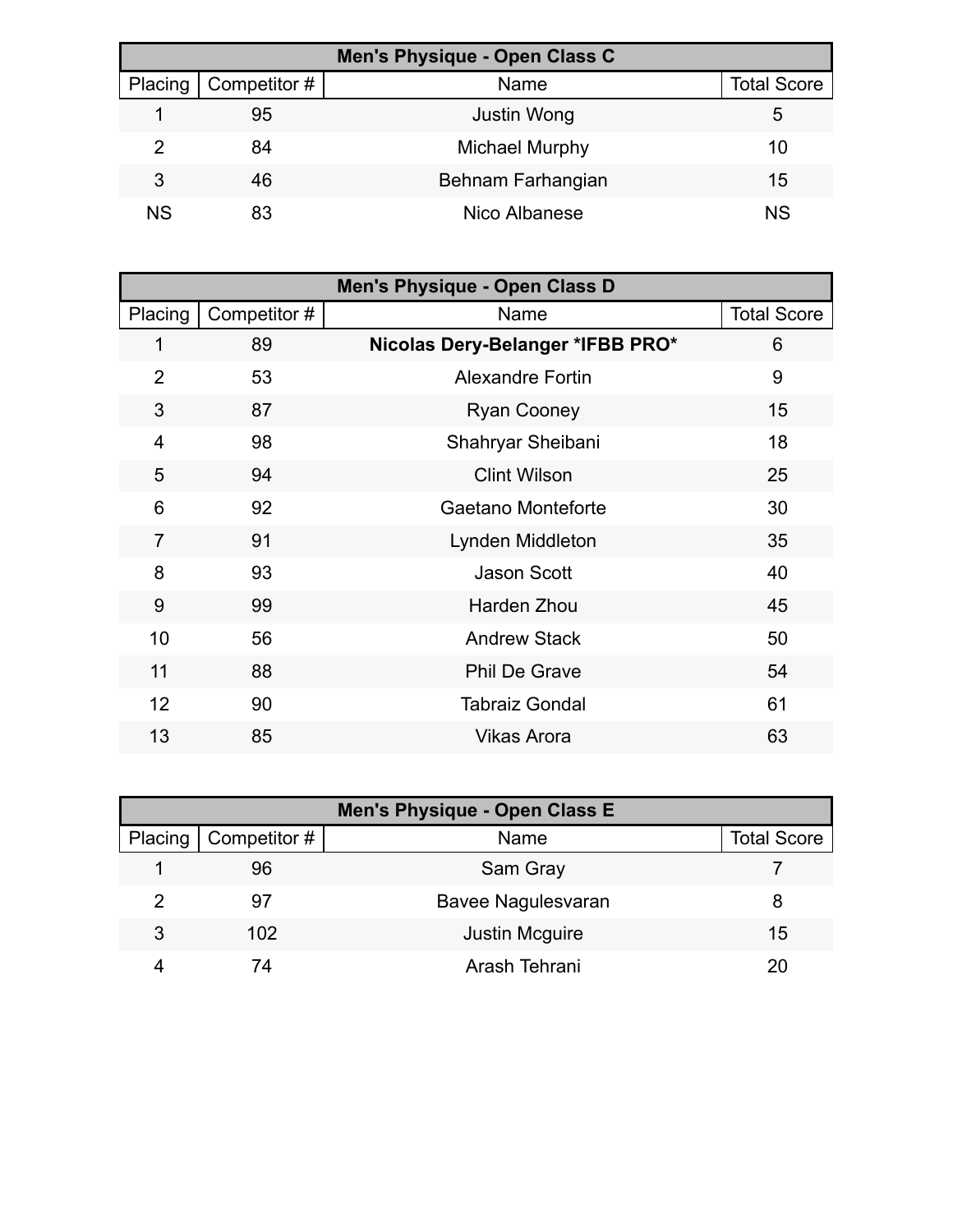| <b>Men's Physique - Open Class F</b> |              |                          |                    |  |
|--------------------------------------|--------------|--------------------------|--------------------|--|
| Placing                              | Competitor # | Name                     | <b>Total Score</b> |  |
|                                      | 101          | <b>Smith Jean-Pierre</b> | 5                  |  |
| 2                                    | 186          | <b>Brett Rehman</b>      | 10                 |  |
| 3                                    | 100          | <b>Paul Goncalves</b>    | 16                 |  |
| 4                                    | 103          | <b>Mark Sandor</b>       | 19                 |  |
| 5                                    | 71           | Aziz Lichani             | 25                 |  |

| Women's Bodybuilding - Masters 35+ |                        |                    |                    |  |
|------------------------------------|------------------------|--------------------|--------------------|--|
|                                    | Placing   Competitor # | Name               | <b>Total Score</b> |  |
|                                    | 105                    | Sheyda Karami      | b                  |  |
|                                    | 104                    | Genevieve Anderson | 10                 |  |
|                                    | 106                    | Sandra Mactavish   | 15                 |  |

| <b>Women's Bodybuilding - Open Heavyweight</b> |                        |                           |                    |  |
|------------------------------------------------|------------------------|---------------------------|--------------------|--|
|                                                | Placing   Competitor # | Name                      | <b>Total Score</b> |  |
|                                                | 108                    | Sam Slater                | b                  |  |
|                                                | 107                    | Monika Podgorski          | 10                 |  |
|                                                | 104                    | <b>Genevieve Anderson</b> | 15                 |  |

| Women's Physique - Masters 45+ |                        |                  |                    |
|--------------------------------|------------------------|------------------|--------------------|
|                                | Placing   Competitor # | Name             | <b>Total Score</b> |
|                                | 109                    | Jody Johanson    |                    |
|                                | 106.                   | Sandra Mactavish | 10                 |

| Women's Physique - Masters 35+ A |                          |               |                    |  |
|----------------------------------|--------------------------|---------------|--------------------|--|
|                                  | Placing   Competitor $#$ | Name          | <b>Total Score</b> |  |
|                                  | 109                      | Jody Johanson |                    |  |
|                                  | 110                      | Sarah Burke   | 10                 |  |

| <b>Women's Physique - Open Class A</b> |                        |                              |                    |
|----------------------------------------|------------------------|------------------------------|--------------------|
|                                        | Placing   Competitor # | Name                         | <b>Total Score</b> |
|                                        | 109                    | * Jody Johanson * *IFBB PRO* |                    |
|                                        | 108                    | <b>Sam Slater</b>            | 10                 |
|                                        | 110                    | Sarah Burke                  | 15                 |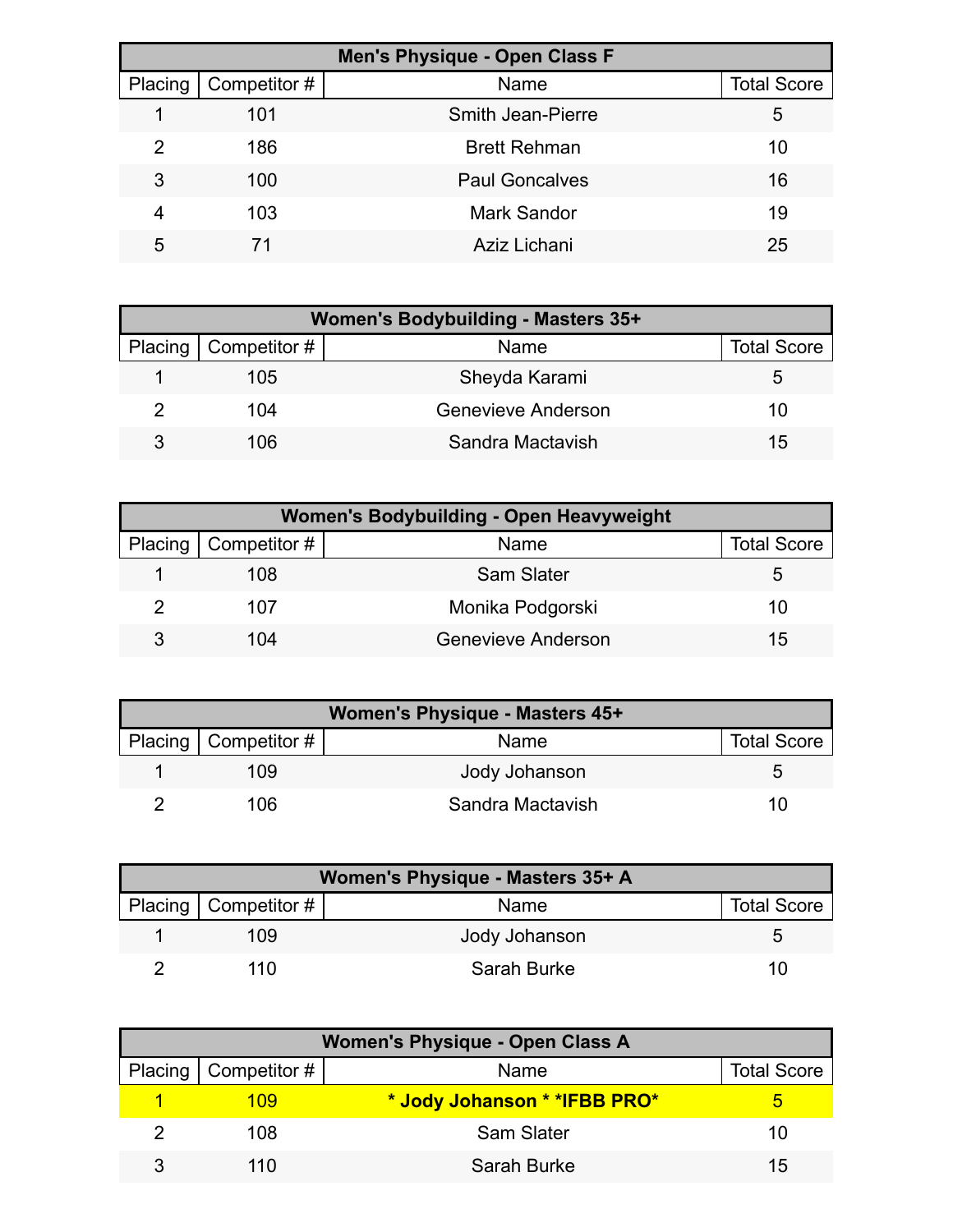| <b>Women's Physique - Open Class B</b> |                          |                  |                    |  |
|----------------------------------------|--------------------------|------------------|--------------------|--|
|                                        | Placing   Competitor $#$ | <b>Name</b>      | <b>Total Score</b> |  |
|                                        | 107                      | Monika Podgorski |                    |  |
|                                        | 111                      | Irina Dubrovina  |                    |  |

| Women's Figure - Masters 45+ |                      |                    |  |  |
|------------------------------|----------------------|--------------------|--|--|
| Placing $\vert$ Competitor # | Name                 | <b>Total Score</b> |  |  |
| 113                          | Karen Wright         | G                  |  |  |
| 112                          | <b>Tracy Viggers</b> | 7 O I              |  |  |

| Women's Figure - Masters 35+ A |                        |                     |                    |  |
|--------------------------------|------------------------|---------------------|--------------------|--|
|                                | Placing   Competitor # | Name                | <b>Total Score</b> |  |
|                                | 114                    | <b>Shanly Cayer</b> |                    |  |
|                                | 116                    | <b>Bre Maynard</b>  | 10                 |  |
| 3                              | 115                    | Alicia Kennedy      | 15                 |  |

| Women's Figure - Masters 35+ B |                        |                             |                    |  |
|--------------------------------|------------------------|-----------------------------|--------------------|--|
|                                | Placing   Competitor # | Name                        | <b>Total Score</b> |  |
|                                | 117                    | * Sally Forse * * IFBB PRO* |                    |  |
|                                | 113                    | Karen Wright                | 10                 |  |
|                                | 112                    | <b>Tracy Viggers</b>        | 14                 |  |

| Women's Figure - Open Class A |                        |                  |                    |  |
|-------------------------------|------------------------|------------------|--------------------|--|
|                               | Placing   Competitor # | Name             | <b>Total Score</b> |  |
|                               | 119                    | Katie Fehr       |                    |  |
|                               | 120                    | Jennifer Trennum | 10                 |  |

| <b>Women's Figure - Open Class B</b> |              |                               |                    |  |
|--------------------------------------|--------------|-------------------------------|--------------------|--|
| Placing                              | Competitor # | Name                          | <b>Total Score</b> |  |
|                                      | 122          | * Emily Hammond * * IFBB PRO* | 5                  |  |
| 2                                    | 114          | <b>Shanly Cayer</b>           | 10                 |  |
| 3                                    | 116          | <b>Bre Maynard</b>            | 16                 |  |
| 4                                    | 118          | Jessica Angielczyk            | 20                 |  |
| 5                                    | 115          | Alicia Kennedy                | 24                 |  |
| 6                                    | 121          | <b>Shannon Ahle</b>           | 30                 |  |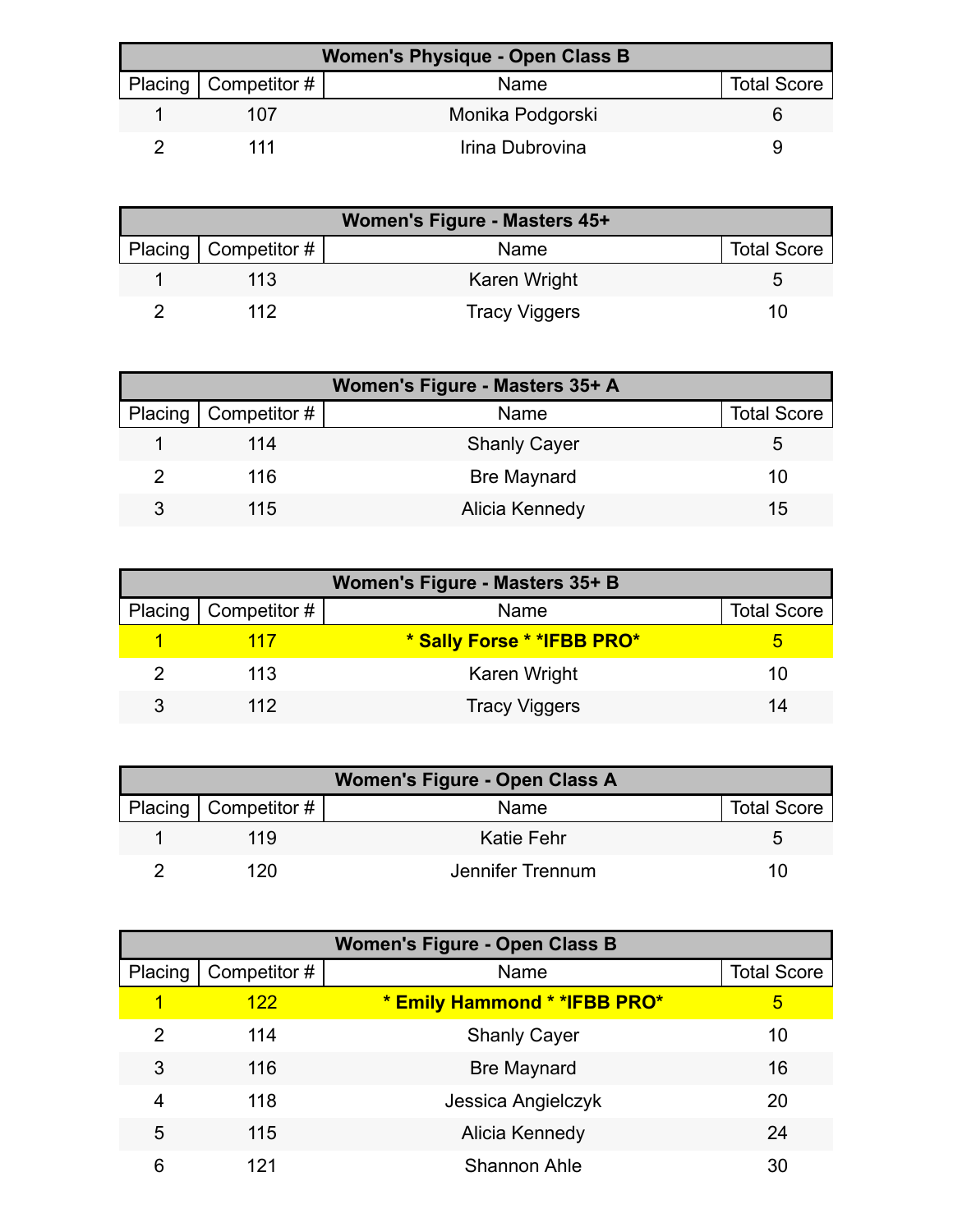| Women's Figure - Open Class C |                           |                    |                    |  |
|-------------------------------|---------------------------|--------------------|--------------------|--|
|                               | Placing   Competitor $\#$ | Name               | <b>Total Score</b> |  |
|                               | 117                       | <b>Sally Forse</b> |                    |  |

| <b>Women's Figure - Open Class D</b> |              |                          |                    |  |
|--------------------------------------|--------------|--------------------------|--------------------|--|
| Placing                              | Competitor # | Name                     | <b>Total Score</b> |  |
|                                      | 123          | <b>Melodie Couture</b>   |                    |  |
|                                      | 124          | <b>Brandi Smith</b>      | 8                  |  |
| 3                                    | 125          | <b>Chantel Spaulding</b> | 16                 |  |
|                                      | 112          | <b>Tracy Viggers</b>     |                    |  |

| Women's Wellness - Masters 35+ |                              |                     |                    |  |
|--------------------------------|------------------------------|---------------------|--------------------|--|
|                                | Placing $\vert$ Competitor # | Name                | <b>Total Score</b> |  |
|                                | 127                          | Jo-Annie Novak      | 5.                 |  |
|                                | 128                          | Elisa Vincent       | 10                 |  |
|                                | 126                          | <b>Stacey Clark</b> | 15                 |  |

| Women's Wellness - Open Class A |             |                                    |                    |
|---------------------------------|-------------|------------------------------------|--------------------|
| Placing                         | Competitor# | Name                               | <b>Total Score</b> |
|                                 | 132         | <b>Celeste Chandler *IFBB PRO*</b> | 6                  |
| 2                               | 131         | Danielle Brown                     | 9                  |
| 3                               | 127         | Jo-Annie Novak                     | 16                 |
| 4                               | 129         | Laura Ault                         | 19                 |
| 5                               | 135         | Jordan Materi                      | 25                 |
| 6                               | 128         | <b>Elisa Vincent</b>               | 31                 |
| 7                               | 134         | Demi Levendale                     | 34                 |
| 8                               | 133         | <b>Desiree Deis</b>                | 40                 |
| 9                               | 130         | <b>Krystal Boldo</b>               | 44                 |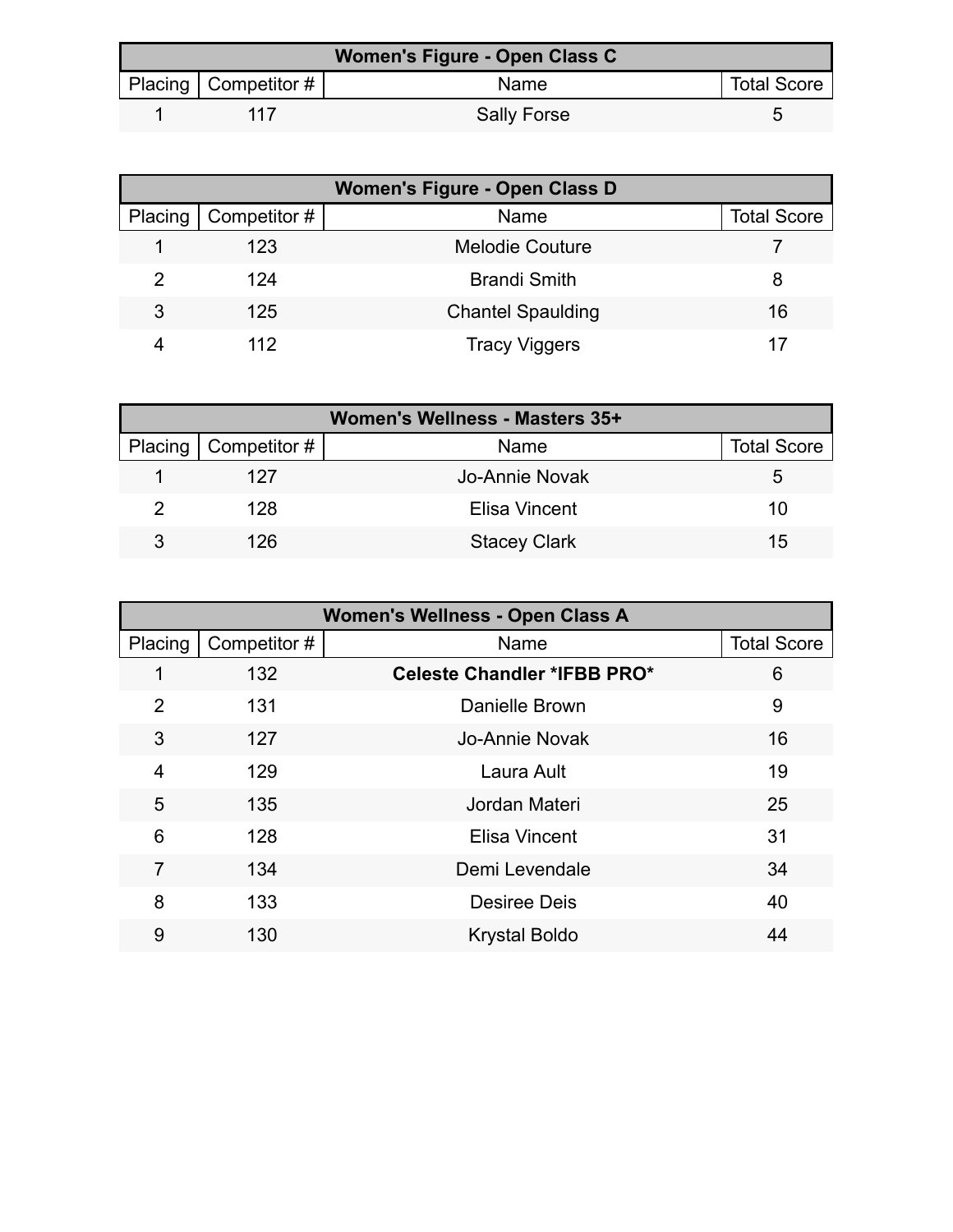| <b>Women's Wellness - Open Class B</b> |              |                                  |                    |  |
|----------------------------------------|--------------|----------------------------------|--------------------|--|
| Placing                                | Competitor # | Name                             | <b>Total Score</b> |  |
|                                        | 137          | * Anne-Marie Gobeil * *IFBB PRO* | 5                  |  |
| 2                                      | 138          | Claudia Levesque                 | 11                 |  |
| 3                                      | 136          | <b>Catherine Bourrie</b>         | 14                 |  |
| 4                                      | 139          | <b>Kimberly Miller</b>           | 20                 |  |
| 5                                      | 140          | Morgan Washuta                   | 25                 |  |

| Women's Bikini - Masters 45+ |              |                      |                    |  |
|------------------------------|--------------|----------------------|--------------------|--|
| Placing                      | Competitor # | Name                 | <b>Total Score</b> |  |
|                              | 142          | Samantha Dann        | 5                  |  |
| 2                            | 143          | <b>Kristen Large</b> | 10                 |  |
| 3                            | 145          | Elisabeth Magalhaes  | 15                 |  |
| 4                            | 144          | Parinya Loptson      | 19                 |  |
| 5                            | 141          | <b>Katt Cullen</b>   | 25                 |  |
| 6                            | 146          | Erin Wiedenhoeft     | 30                 |  |

| Women's Bikini - Masters 35+ A |              |                                  |                    |
|--------------------------------|--------------|----------------------------------|--------------------|
| Placing                        | Competitor # | Name                             | <b>Total Score</b> |
| 1                              | <b>151</b>   | * Ayleen Santander * * IFBB PRO* | 7                  |
| 2                              | 152          | <b>Gina Switzeny</b>             | 8                  |
| 3                              | 149          | Min Pau                          | 15                 |
| 4                              | 150          | <b>Toni Resal</b>                | 21                 |
| 5                              | 142          | Samantha Dann                    | 25                 |
| 6                              | 147          | Andreea-Malina Craciun           | 28                 |
| 7                              | 148          | <b>Funda Gonul</b>               | 35                 |
| 8                              | 144          | Parinya Loptson                  | 40                 |

| Women's Bikini - Masters 35+ B |              |                |                    |  |
|--------------------------------|--------------|----------------|--------------------|--|
| Placing                        | Competitor # | Name           | <b>Total Score</b> |  |
|                                | 153          | Nyla Fuller    |                    |  |
| 2                              | 155          | Jennifer Rose  | 8                  |  |
| 3                              | 143          | Kristen Large  | 15                 |  |
|                                | 154          | Tyanna Nikkita | 19                 |  |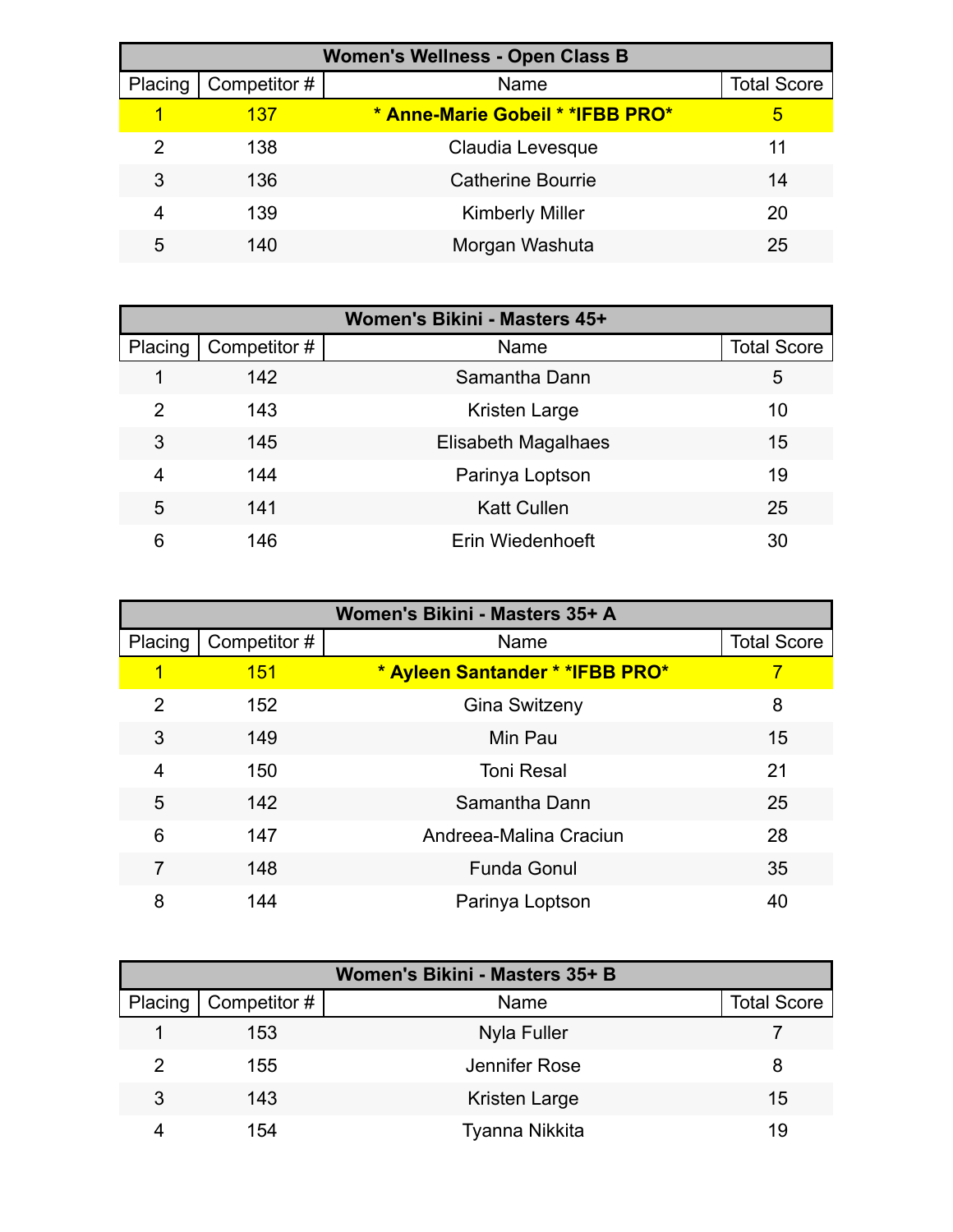| Women's Bikini - Open Class A |                        |                    |                    |  |
|-------------------------------|------------------------|--------------------|--------------------|--|
|                               | Placing   Competitor # | Name               | <b>Total Score</b> |  |
|                               | 149                    | Min Pau            | b                  |  |
|                               | 148                    | <b>Funda Gonul</b> | 10                 |  |
|                               | 144                    | Parinya Loptson    | 15                 |  |

| Women's Bikini - Open Class B |              |                                  |                    |  |
|-------------------------------|--------------|----------------------------------|--------------------|--|
| Placing                       | Competitor # | Name                             | <b>Total Score</b> |  |
|                               | <u> 151</u>  | * Ayleen Santander * * IFBB PRO* | 5                  |  |
| 2                             | 157          | Roxi Izquierdo Yanez             | 11                 |  |
| 3                             | 158          | <b>Erin Morris</b>               | 14                 |  |
| 4                             | 156          | Kiara Bosa                       | 20                 |  |
| 5                             | 147          | Andreea-Malina Craciun           | 25                 |  |

| Women's Bikini - Open Class C |             |                          |                    |  |  |  |
|-------------------------------|-------------|--------------------------|--------------------|--|--|--|
| Placing                       | Competitor# | Name                     | <b>Total Score</b> |  |  |  |
| 1                             | 159         | Marylou Charette         | 7                  |  |  |  |
| $\overline{2}$                | 163         | Julie Laberge            | 9                  |  |  |  |
| 3                             | 165         | <b>Kathleen Roberts</b>  | 15                 |  |  |  |
| 4                             | 160         | Sophie Embley            | 19                 |  |  |  |
| 5                             | 166         | <b>Yvonne Xie</b>        | 25                 |  |  |  |
| 6                             | 171         | Gabriela Trpkoska        | 32                 |  |  |  |
| 7                             | 164         | Laurence Lamarche-Cliche | 33                 |  |  |  |
| 8                             | 162         | Navi Kaur                | 39                 |  |  |  |
| 9                             | 161         | <b>Vanessa Frew</b>      | 45                 |  |  |  |

| Women's Bikini - Open Class D |              |                            |                    |  |  |  |
|-------------------------------|--------------|----------------------------|--------------------|--|--|--|
| Placing                       | Competitor # | Name                       | <b>Total Score</b> |  |  |  |
|                               | 169          | Rosita Longo               | 5                  |  |  |  |
| 2                             | 167          | <b>Prescilla Deschenes</b> | 10                 |  |  |  |
| 3                             | 173          | Kyla Kinna                 | 15                 |  |  |  |
| 4                             | 168          | <b>Kendall Kershaw</b>     | 20                 |  |  |  |
| 5                             | 170          | Megan Mcteer               | 25                 |  |  |  |